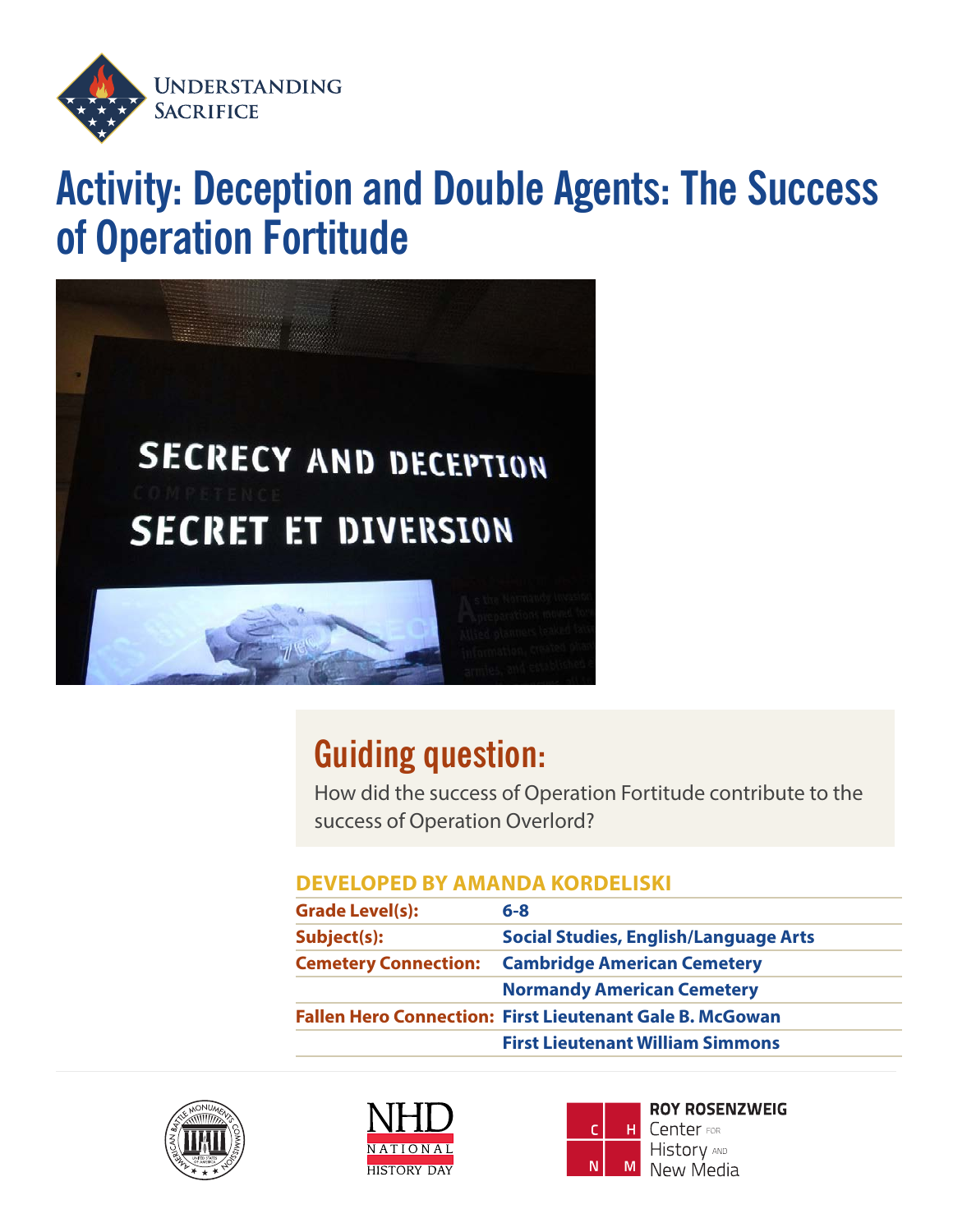# **Overview**

Operation Fortitude was essential to the success of Operation Overlord and the Normandy Invasion. This lesson explores the reasons behind the success of Operation Fortitude and how this major deception was planned and executed. Students will learn the reasons for and the necessity of Operation Fortitude, use critical thinking skills to determine the impact of Fortitude, and write narratives of the events using historical evidence.

## **Historical Context**

The Allied invasion of Normandy was the beginning of the end for the Nazi regime. Years of planning and preparation were vital to the success of D-Day, including an operation that did not include active fighting, bombs or combat. Operation Fortitude was a strategic deception put in place by the Allies to convince Hitler the invasion would occur farther down the coast at Pas-de-Calais. This operation was so successful that even after the invasion of Normandy had

*"As I was researching and investigating throughout the course of the Understanding Sacrifice project, I became fascinated with Operation Fortitude and how the Allies created such an elaborate deception to ensure the success of Operation Overlord. As a librarian, this lesson connects me to so many different content areas and makes a perfect collaboration unit." — Amanda Kordeliski*

Kordeliski is the librarian at Irving Middle School in Norman, Oklahoma.

begun, the Nazi commanders remained convinced Normandy was a diversionary tactic and the bulk of the invasion would occur at Pas-de-Calais. This belief kept a significant number of German troops and Panzer divisions out of Normandy for the first crucial days of fighting.

Operation Fortitude involved spies, double agents planting false information, inflatable tanks, and an entire ghost army commanded by General George Patton, all staged to convince Hitler of an alternate landing site for the invasion. Without this deception, the Allies would have met even stronger resistance and had an even higher casualty rate on June 6, 1944. Cambridge American Cemetery honors many of those who lost their lives in the weeks and months before the Normandy Invasion.

## **Objectives**

At the conclusion of this lesson, students will be able to

- Identify the importance Operation Fortitude played in the success of Operation Overlord;
- Analyze the reasons Pas-de-Calais was the more believable point of attack; and
- Complete a writing prompt that engages students with Operation Fortitude.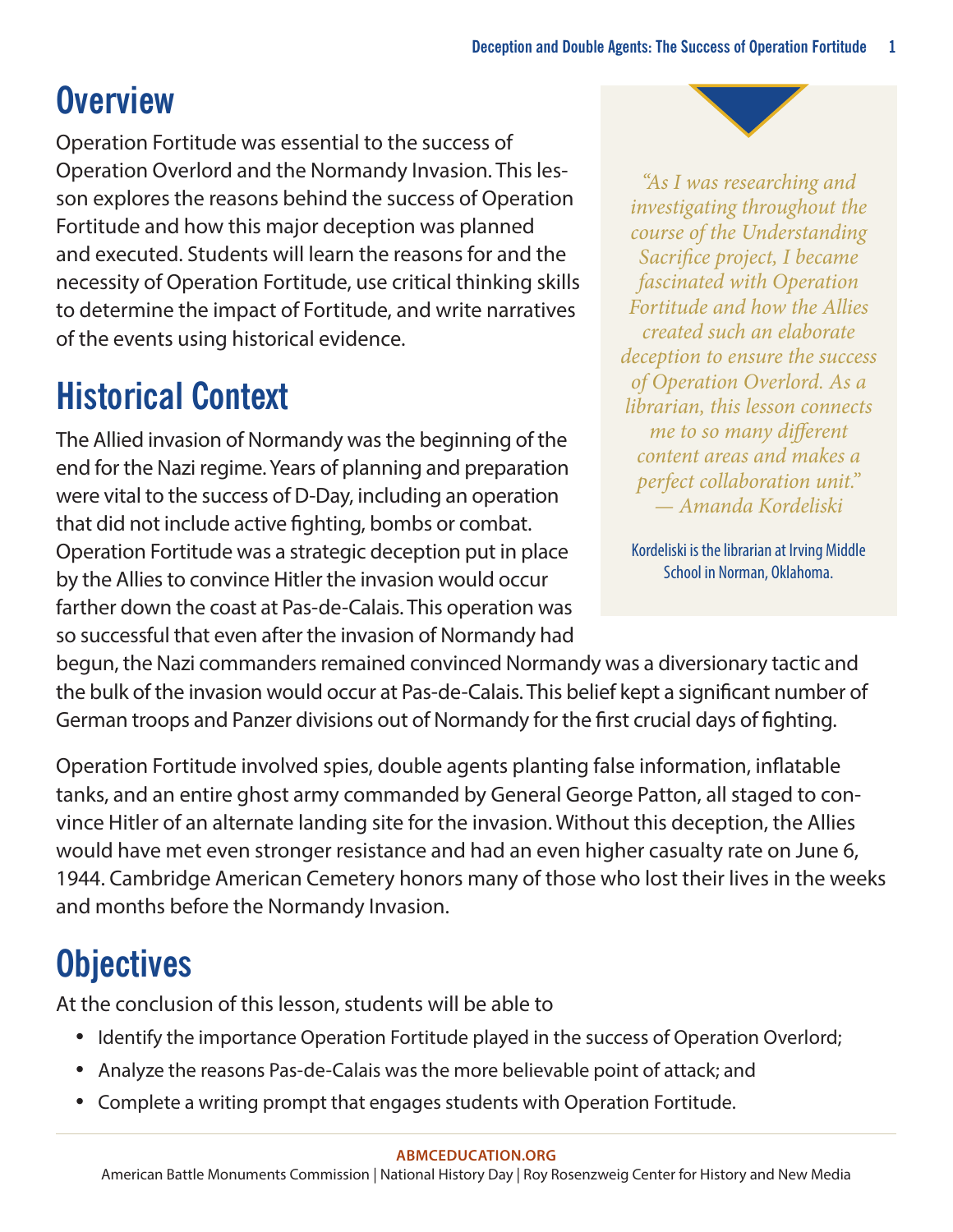# **Standards Connections**

### **Connections to Common Core**

**CCSS.ELA-Literacy.W.6-8.3** Write narratives to develop real or imagined experiences or events using effective technique, relevant descriptive details, and well-structured event sequences.

**CCSS.ELA-Literacy.W.8.1** Write arguments to support claims with clear reasons and relevant evidence.

**CCSS.ELA-LITERACY.W.8.9** Draw evidence from literary or informational texts to support analysis, reflection, and research.

**CCSS.ELA-LITERACY.RH.6-8.7** Integrate visual information (e.g., in charts, graphs, photographs, videos, or maps) with other information in print and digital texts.

**CCSS.ELA-LITERACY.WHST.6-8.2** Write informative/explanatory texts, including the narration of historical events, scientific procedures/ experiments, or technical processes.

### **Connections to C3 Framework**

**D2.His.1.6-8** Analyze connections among events and developments in broader historical contexts.

**D2.His.3.6-8** Use questions generated about individuals and groups to analyze why they, and the developments they shaped, are seen as historically significant.

**D2.His.15.6-8** Evaluate the relative influence of various causes of events and developments in the past.

**D3.3.6-8** Identify evidence that draws information from multiple sources to support claims, noting evidentiary limitations.

**D3.4.6-8** Develop claims and counterclaims while pointing out the strengths and limitations of both.

**D4.1.6-8** Construct arguments using claims and evidence from multiple sources, while acknowledging the strengths and limitations of the arguments.

**D4.3.6-8** Present adaptations of arguments and explanations on topics of interest to others to reach audiences and venues outside the classroom using print and oral technologies (e.g., posters, essays, letters, debates, speeches, reports, and maps) and digital technologies (e.g., Internet, social media, and digital documentary).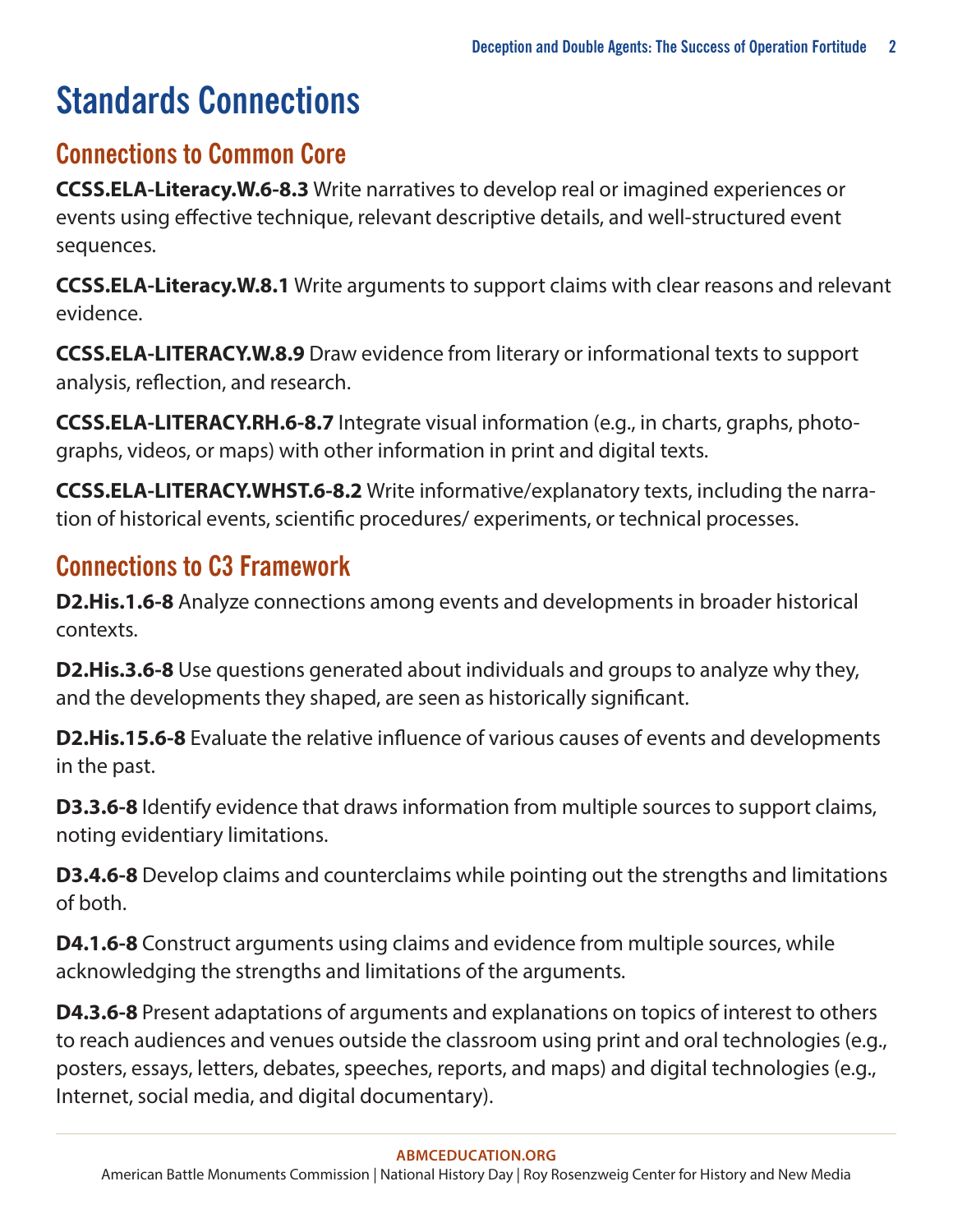### **Documents Used** ★ **indicates an ABMC source**

### **Primary Sources**

Photograph, *Ready and Waiting for D-Day*, May 22, 1944 Franklin D. Roosevelt Library

Photograph, *A factory worker producing 'Window' - strips of aluminum foil which was dropped by allied aircraft to jam enemy radar* Imperial War Museum

#### **Additional Secondary Sources**

Atkinson, Rick. *D-Day: The Invasion of Normandy, 1944.*  New York: Henry Holt and Company, 2014.

"De-coding the Note that Fooled Hitler" British Broadcasting Corporation <http://www.bbc.co.uk/news/magazine-12288054>.

Cohen, Jennie, "World War II Memo Cracked by Allies Found" HISTORY® <http://www.history.com/news/world-war-ii-memo-cracked-by-allies-found>

Kelly, Jon, "The Piece of Paper that Fooled Hitler" British Broadcasting Corporation News Magazine [http://www.bbc.com/news/magazine-12266109.](http://www.bbc.com/news/magazine-12266109)

Neff, William, *D-Day and Operation Fortitude* video [http://www.cleveland.com/metro/index.ssf/2014/06/60-second\\_know-it-all\\_d-day\\_an.html](http://www.cleveland.com/metro/index.ssf/2014/06/60-second_know-it-all_d-day_an.html) Talarico, Jennifer, "D-Day's Parachuting Dummies and Inflatable Tanks" Imperial War Museum <http://www.iwm.org.uk/history/d-day-s-parachuting-dummies-and-inflatable-tanks>

*World War II Interactive Timeline* ★ American Battle Monuments Commission [http://www.abmc.gov/sites/default/files/interactive/interactive\\_files/WW2/index.html](http://www.abmc.gov/sites/default/files/interactive/interactive_files/WW2/index.html)

#### **[ABMCEDUCATION.ORG](http://abmceducation.org)**

American Battle Monuments Commission | National History Day | Roy Rosenzweig Center for History and New Media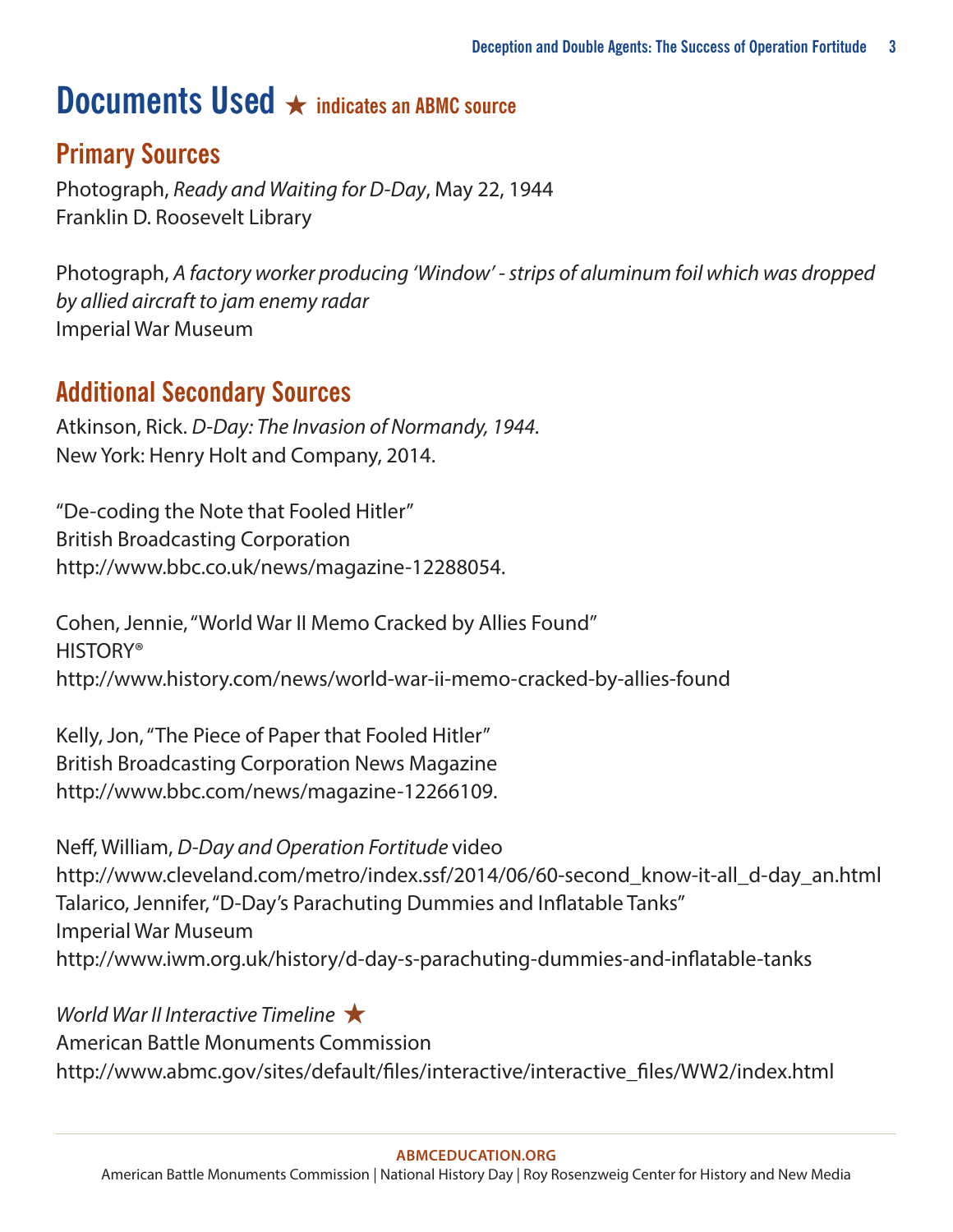# **Materials**

- Internet access for teacher
- Classroom map of Great Britain and France
- Pencil and paper or access to word processing program for students
- Copies of web based articles or computer access for students
- Final Project Rubric
- Coordinate with a librarian to obtain copies of Rick Atkinson, *D-Day: The Invasion of Normandy*  (at least one teacher copy, more if students work independently).

### **Lesson Preparation**

- Create a page with web links to articles to share with students digitally or open tabs with articles loaded to view as a class.
	- To shorten the lesson, have students read excerpts from Atkinson book and examine websites at home in advance (a flipped classroom model) and be prepared to discuss and participate in activities during class.
- Hang up or project map of Great Britain and France. Current maps will work for this assignment.
- Cue links to video clips and web pages prior to class.
- Decide if you are using printed materials or having students access information on a device.
- Make copies of articles for paper use, provide hyperlinks if using technology.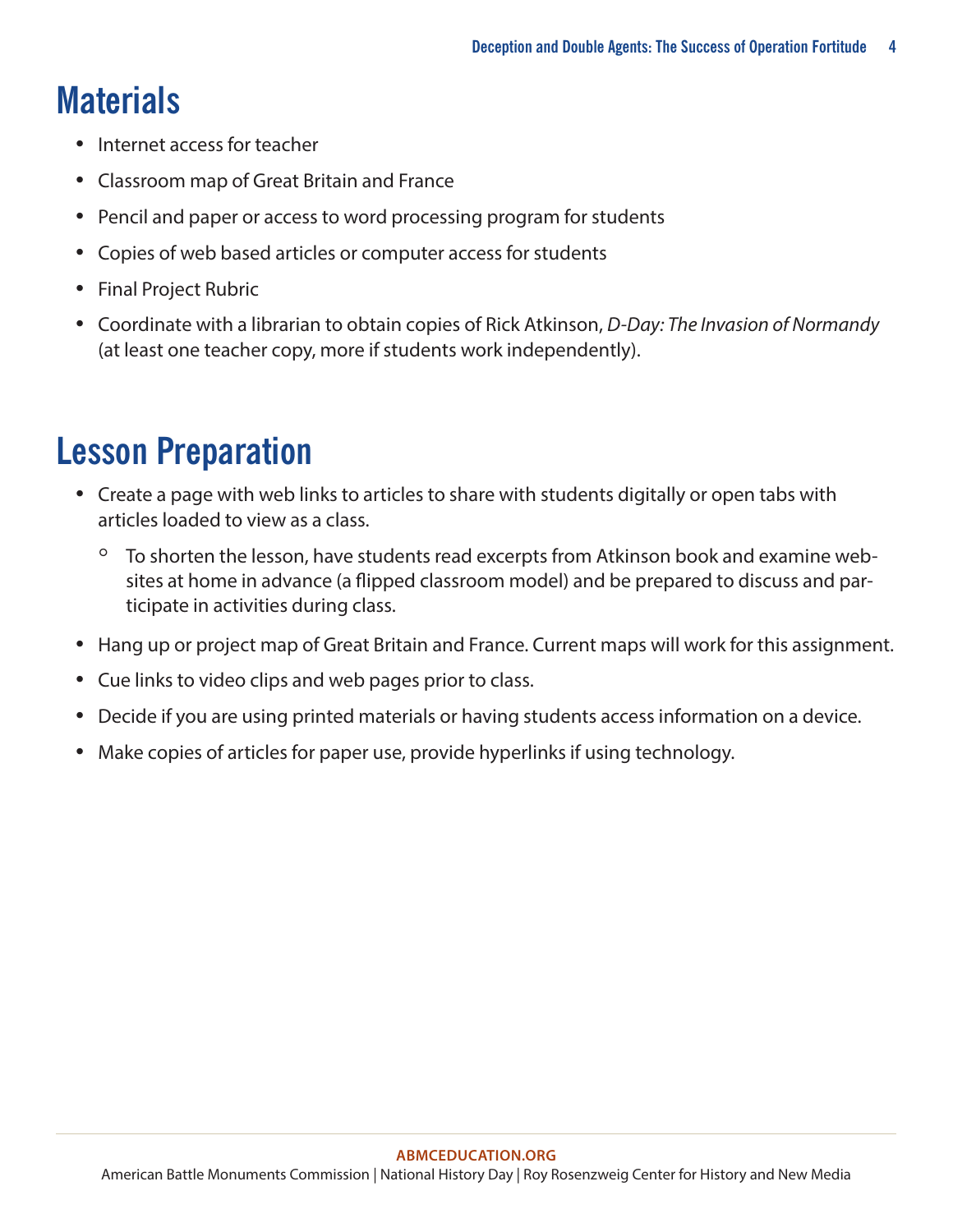# **Procedure**

#### **Activity One (30 minutes)**

- Post or project a map of France and Great Britain.
- Examine the map of Great Britain closely and have students identify most likely crossing points for an Allied invasion. Lead a student discussion about potential landing areas on the continent. Ask students to determine a list of criteria for a successful landing and invasion site.
- Read Atkinson, *D-Day: The Invasion of Normandy,* pages 19-24, 30-38 and page 180 (this could be pre-assigned as homework if desired).
	- Discuss with students the projected casualty rates for the invasion.
	- Discuss how the Allies kept the sheer number of men and material a secret from Germany.

#### **Activity Two (30 minutes)**

- Watch the video clip *D-Day and Operation Fortitude*.
- Read the article from Imperial War Museum, "D-Day's Parachuting Dummies and Inflatable Tanks."
- Explore the ABMC *World War II Interactive Timeline* for the Normandy Campaign. This activity will allow students to get an overview of Normandy and understand the importance of the success of Operation Fortitude.
- Lead a discussion over the secrecy involved in planning and executing an operation like Operation Fortitude. Divide students into groups or have them work individually to generate a list of potential problems. Prompt students with the following questions:
	- *What issues might the military and government face in keeping the secrecy of this mission? (Teacher tip:* Guide students to think and write about the large numbers of men and volume of material needed for Operation Overlord and where the best placement for those men and material should be for a landing at Normandy versus a landing at Pas-de-Calais.)
	- *What would be needed to convince the Germans of an entire fake army preparing for invasion?*
	- *Could an operation like this be successful today? Why or why not?*
- Lead a discussion on the merits of invasion at Calais and the believability of Operation Fortitude. Conduct a whole class discussion or divide students into small groups to discuss:
	- *Is Pas-de-Calais a believable site for invasion? Why or why not?*
	- *Should Allied commanders choose an invasion site based on estimated loss of life?*
	- *How do you plan for an operation like Fortitude?*
	- *What are the important components for successful deception?*

#### **[ABMCEDUCATION.ORG](http://abmceducation.org)**

American Battle Monuments Commission | National History Day | Roy Rosenzweig Center for History and New Media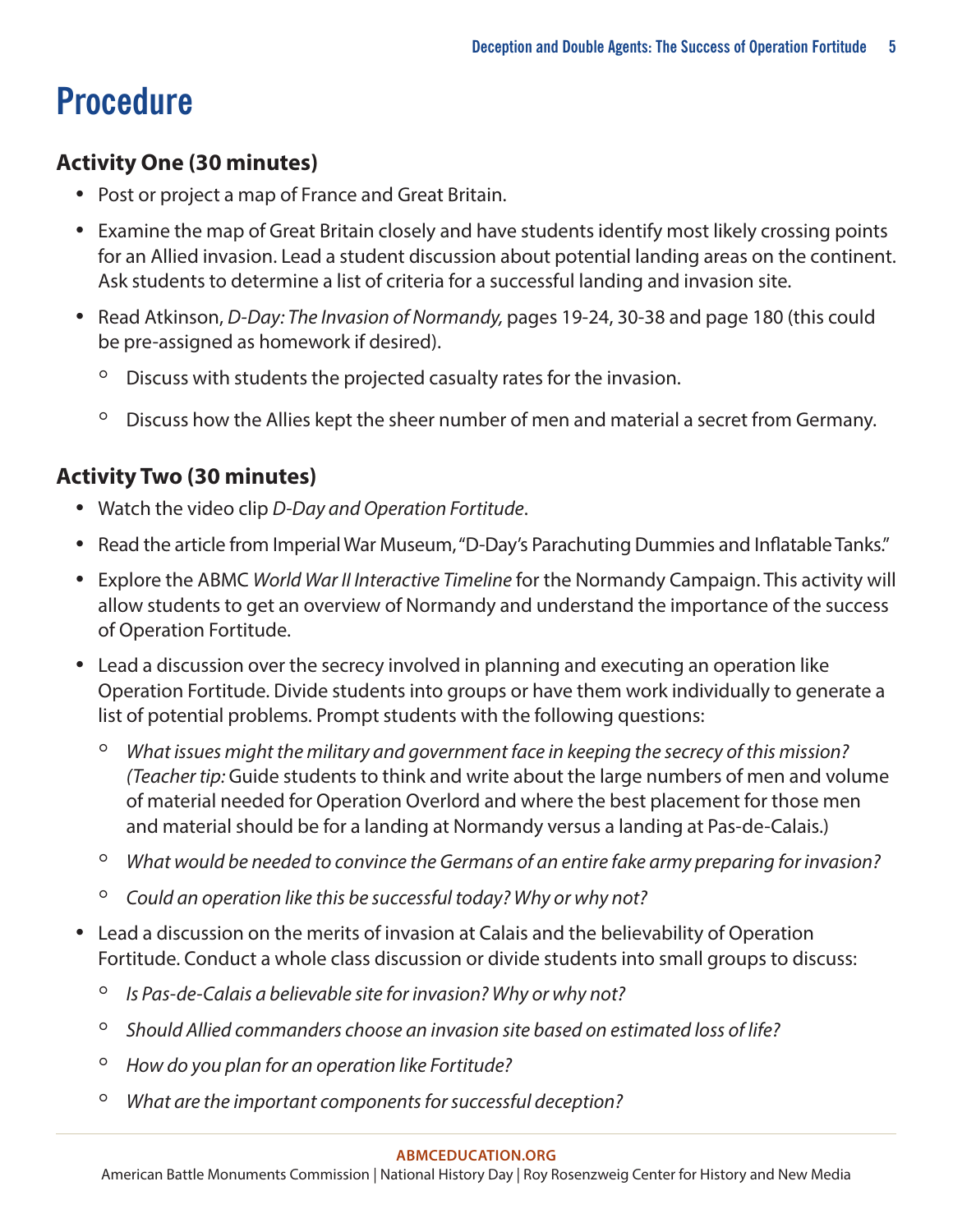#### **Activity Three (30 minutes)**

- Access and have students read web articles "Decoding the Note," "The Piece of Paper that Fooled Hitler," and "World War II Memo Cracked by Allies Found."
- Free write activity: *Describe how the Allied execution of Operation Fortitude was similar or different from the ideas discussed in groups in the previous activity. How did Allied commanders evaluate Operation Fortitude as a success or failure?*

### **Assessment**

- This assessment piece can be completed in class or as a homework assignment. Students should choose one of the following prompts to answer:
	- Imagine you are a soldier participating in Operation Fortitude. Write at least ten journal entries as a soldier participating in this Operation. What are the tasks you are doing? What can you not do? Include details necessary to carry out this deception and remember to use historical details you have read about Operation Fortitude and the correct locations of the troops.
	- Create a Twitter feed of at least 20 tweets from the perspective of a soldier participating in Operation Fortitude. Include clever hashtags and remember you are limited to 140 characters. Your entries must describe where you are, what you are doing, the secrecy involved and accurate descriptions of your surroundings and historical details.
	- Write and perform a short skit with two other students pretending to be soldiers in your unit participating in Operation Fortitude. Include historical details (where are you? What are you doing there? Why are you there?). Costumes are required. Elaborate costumes are not necessary but attention to accurate historical detail (unit badges, etc.) are required for a superior grade.
- The assessment can be scored using the Final Project Rubric.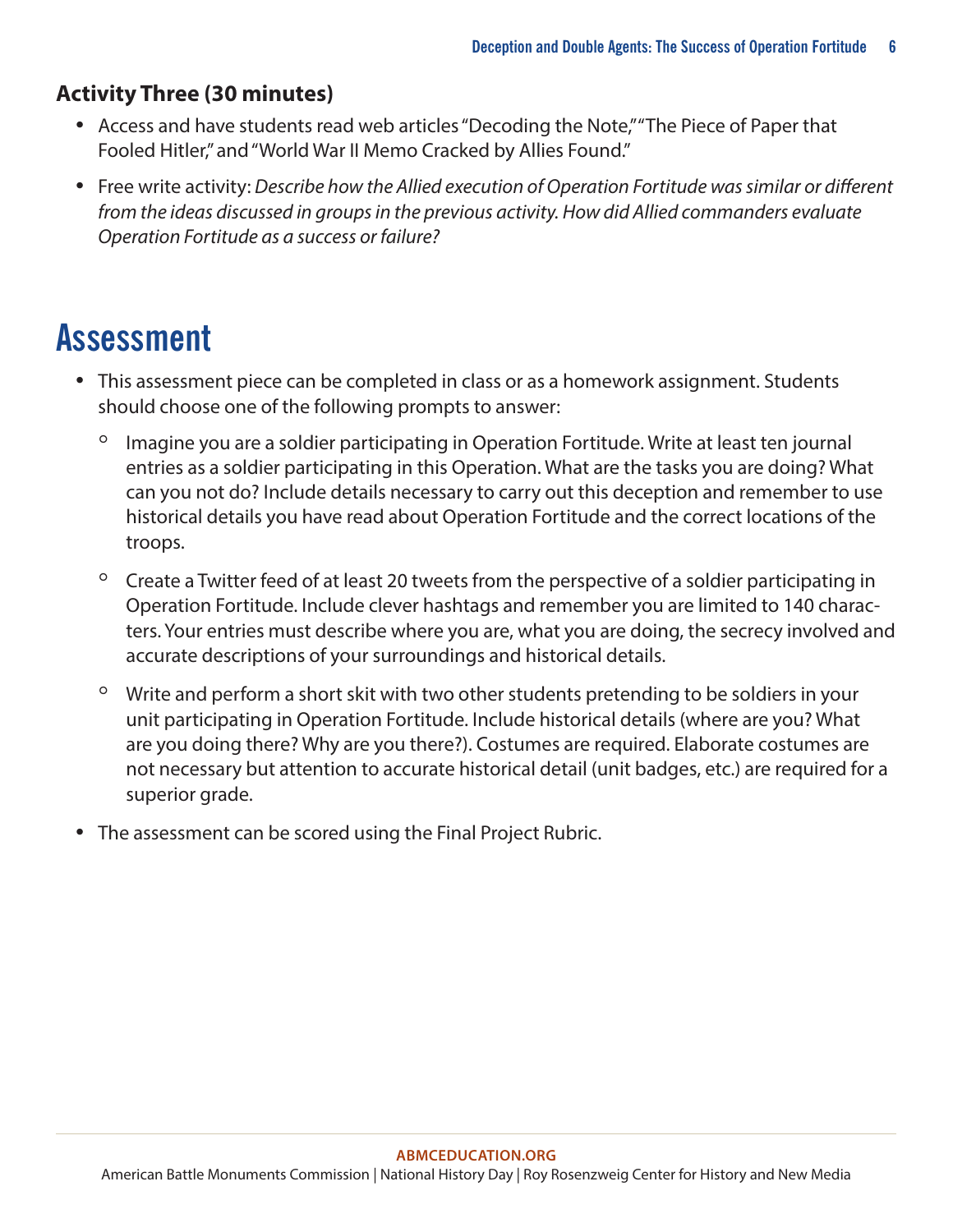# **Methods for Extension**

- Students can investigate Bletchley Park for a more in-depth look at code breaking.
- Students can learn about the deceptive radar practices and frequency jamming tools used by the Allies, including Operation Window.
- Students can hypothesize the increased loss of life and potential alternate outcome if Fortitude was unsuccessful.
- Students can research the double agents used in this operation.
- The American Battle Monuments Commission maintains U.S. military cemeteries overseas. These cemeteries are permanent memorials to the fallen, but it is important that students know the stories of those who rest here. To learn more about the stories of some of the men and women who made the ultimate sacrifice, visit www.abmceducation.org/ understandingsacrifice/abmc‐sites.

# **Adaptations**

- Teachers can use the audiobook of *D-Day: The Invasion of Normandy, 1944* for struggling readers, English language learners or auditory learners.
- Teachers can use the *World War II Interactive Timeline* from ABMC that include subtitles and audio for accessibility.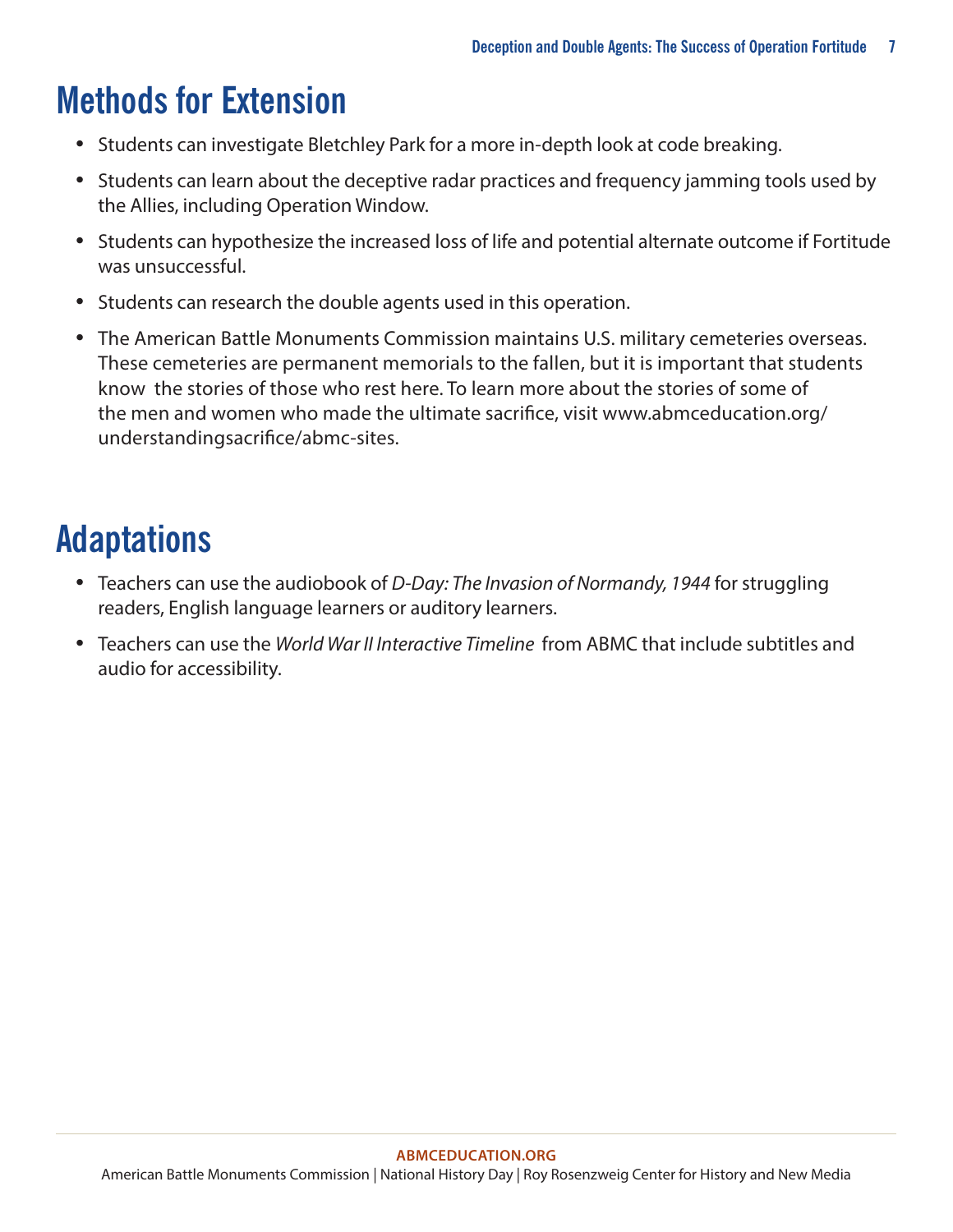# **Operation Fortitude Final Project Rubric**

| <b>Category</b>                                                                                                                                                                                             | <b>Advanced</b>                                                                                                                                                                                                                                                      | <b>Proficient</b>                                                                                                                                                                                                             | <b>Basic</b>                                                                                                  | <b>Emerging</b>                                                                                                   |
|-------------------------------------------------------------------------------------------------------------------------------------------------------------------------------------------------------------|----------------------------------------------------------------------------------------------------------------------------------------------------------------------------------------------------------------------------------------------------------------------|-------------------------------------------------------------------------------------------------------------------------------------------------------------------------------------------------------------------------------|---------------------------------------------------------------------------------------------------------------|-------------------------------------------------------------------------------------------------------------------|
| <b>Historical Accuracy</b>                                                                                                                                                                                  | All historical<br>information is accurate<br>and written in<br>chronological order                                                                                                                                                                                   | Almost all historical<br>information is accurate<br>and written in<br>chronological order                                                                                                                                     | Most of the historical<br>information is accurate<br>and written in<br>chronological order                    | Very little of the<br>historical information<br>was accurate and/<br>or was not written in<br>chronological order |
| <b>Knowledge Gained</b>                                                                                                                                                                                     | Can clearly explain<br>several ways in which<br>his character "saw"<br>things differently than<br>other characters and<br>can explain why                                                                                                                            | Can clearly explain<br>several ways in which<br>his character "saw"<br>things differently from<br>other characters                                                                                                            | Can clearly explain<br>one way in which his<br>character "saw" things<br>differently than other<br>characters | Cannot explain one way<br>in which his character<br>"saw" things differently<br>than other characters             |
| Props/Costume<br><b>Modification for</b><br><b>Twitter/journal</b><br>entries: can<br>substitute authentic<br>photographs of unit<br>badges, insignias,<br>surroundings, aircraft<br>etc. in lieu of props. | Student uses several<br>props (could include<br>costume) that<br>accurately fit the time<br>period, unit, division or<br>armed forces branch,<br>shows considerable<br>work/creativity to make<br>the presentation better<br>through use of props<br>and/or costumes | Student uses 1-2 props<br>that accurately fit<br>the time period, unit,<br>division or armed<br>forces branch, shows<br>considerable work/<br>creativity to make the<br>presentation better<br>through use of props<br>and/or | Student uses 1-2<br>props which make the<br>presentation better                                               | The student uses no<br>props OR the props<br>chosen distract from<br>the presentation.                            |

#### **[ABMCEDUCATION.ORG](http://abmceducation.org)**

American Battle Monuments Commission | National History Day | Roy Rosenzweig Center for History and New Media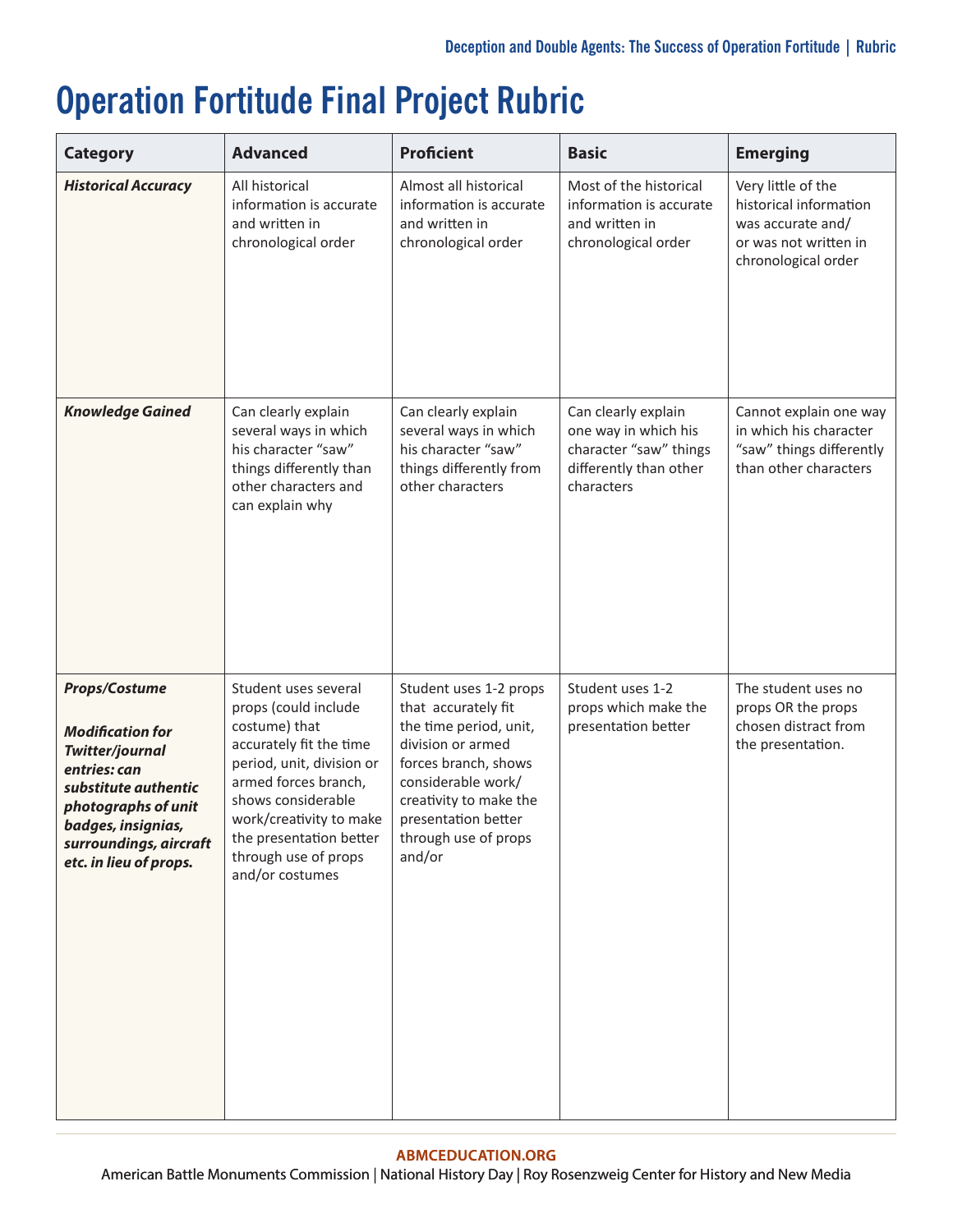### **Photograph,** *A factory worker producing 'Window' - strips of aluminum foil which was dropped by allied aircraft to jam enemy radar*

Imperial War Museum